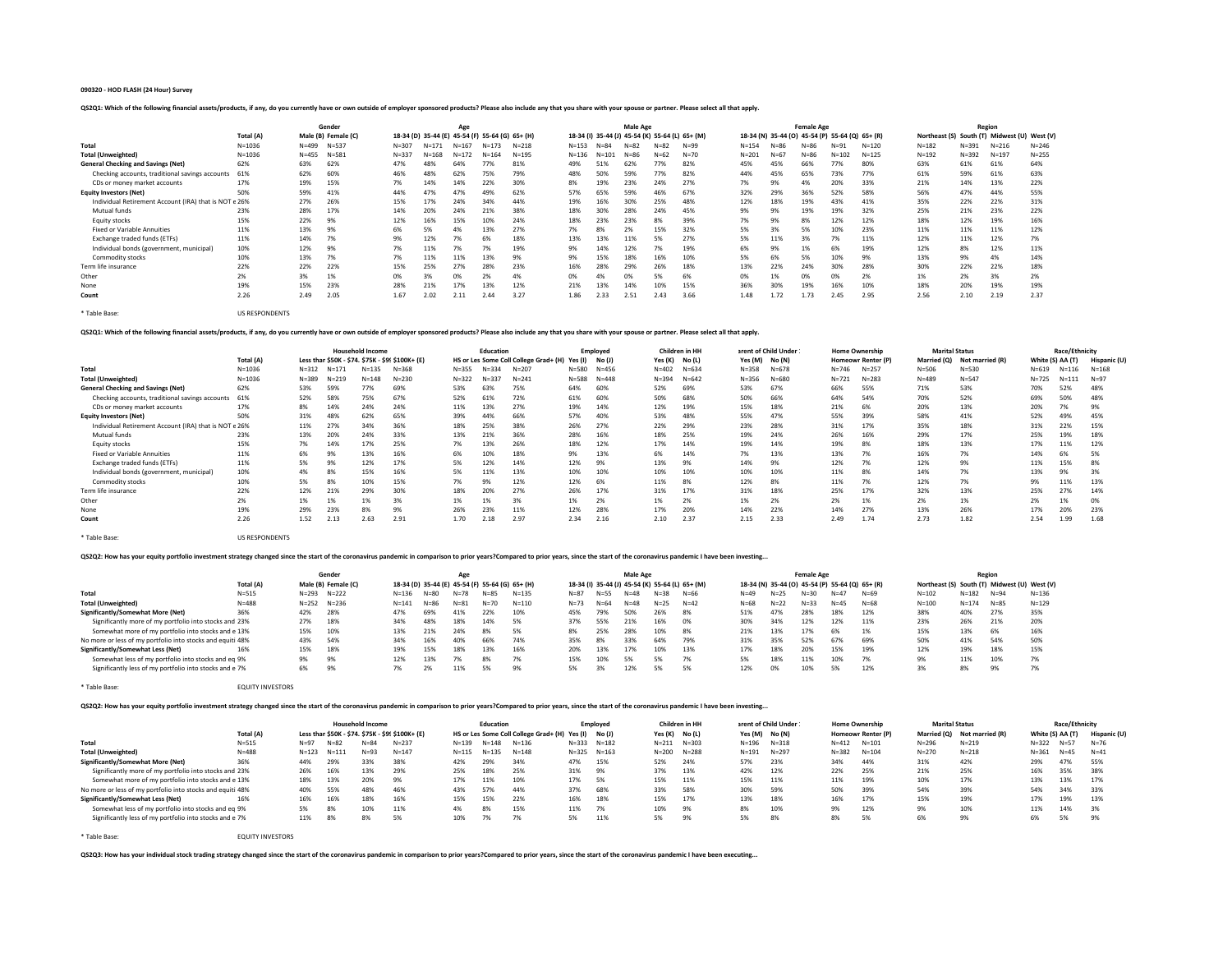|                                             |                  | Gender    |                     |           | Age      |          |                                                 |           |          | Male Age |          |          |                                                 |          | <b>Female Age</b> |          |                                                 |          |                                              | Region    |          |           |
|---------------------------------------------|------------------|-----------|---------------------|-----------|----------|----------|-------------------------------------------------|-----------|----------|----------|----------|----------|-------------------------------------------------|----------|-------------------|----------|-------------------------------------------------|----------|----------------------------------------------|-----------|----------|-----------|
|                                             | <b>Total (A)</b> |           | Male (B) Female (C) |           |          |          | 18-34 (D) 35-44 (E) 45-54 (F) 55-64 (G) 65+ (H) |           |          |          |          |          | 18-34 (I) 35-44 (J) 45-54 (K) 55-64 (L) 65+ (M) |          |                   |          | 18-34 (N) 35-44 (O) 45-54 (P) 55-64 (Q) 65+ (R) |          | Northeast (S) South (T) Midwest (U) West (V) |           |          |           |
| Total                                       | $N = 515$        | $N = 293$ | $N = 222$           | $N = 136$ | $N = 80$ | $N=78$   | $N = 85$                                        | $N = 135$ | $N = 87$ | $N = 55$ | $N = 48$ | $N = 38$ | $N = 66$                                        | $N = 49$ | $N = 25$          | $N = 30$ | $N = 4$                                         | $N = 69$ | $N = 102$                                    | $N = 182$ | $N = 94$ | $N = 136$ |
| <b>Total (Unweighted)</b>                   | $N = 488$        |           | $N = 252$ $N = 236$ | $N = 141$ | $N = 86$ | $N = 81$ | $N=70$                                          | $N = 110$ | $N = 73$ | $N = 64$ | $N = 48$ | $N = 25$ | $N=42$                                          | $N = 68$ | $N = 22$          | $N = 33$ | $N = 45$                                        | $N = 68$ | $N = 100$                                    | $N = 174$ | $N = 85$ | $N = 129$ |
| Significantly/Somewhat More (Net)           | 33%              | 38%       | 25%                 | 43%       | 61%      | 41%      | 19%                                             | 10%       | 39%      | 72%      | 53%      | 27%      | 6%                                              | 50%      | 39%               | 22%      | 13%                                             | 13%      | 35%                                          | 36%       | 29%      | 31%       |
| Significantly more individual stock trades  | 17%              | 20%       | 12%                 | 22%       | 35%      | 23%      |                                                 | 2%        | 25%      | 39%      | 27%      | 8%       | 0%                                              | 16%      | 27%               | 17%      | 10%                                             | 4%       | 16%                                          | 19%       | 10%      | 20%       |
| Somewhat more individual stock trades       | 16%              | 18%       | 13%                 | 21%       | 26%      | 18%      | 10%                                             | 7%        | 14%      | 32%      | 26%      | 19%      | 6%                                              | 35%      | 12%               | 5%       |                                                 | 8%       | 18%                                          | 17%       | 19%      | 11%       |
| No more or less individual stock trades     | 50%              | 46%       | 56%                 | 32%       | 19%      | 44%      | 72%                                             | 77%       | 36%      | 15%      | 36%      | 59%      | 85%                                             | 27%      | 27%               | 57%      | 82%                                             | 68%      | 47%                                          | 46%       | 56%      | 54%       |
| Significantly/Somewhat Fewer (Net)          | 17%              | 15%       | 19%                 | 25%       | 19%      | 15%      |                                                 | 14%       | 26%      | 13%      | 11%      | 14%      | 8%                                              | 23%      | 33%               | 21%      | 5%                                              | 19%      | 18%                                          | 18%       | 15%      | 15%       |
| Somewhat fewer individual stock trades      | 10%              | 9%        | 11%                 | 13%       | 14%      | 7%       |                                                 | 7%        | 10%      | 11%      | 7%       | 11%      | 5%                                              | 20%      | 20%               | 7%       |                                                 | 10%      | 17%                                          | 7%        | 7%       | 10%       |
| Significantly fewer individual stock trades | 7%               | 7%        | 8%                  | 11%       | 6%       | 8%       |                                                 | 7%        | 16%      | 2%       | 4%       | 2%       | 3%                                              | 3%       | 13%               | 14%      |                                                 | 10%      | 1%                                           | 11%       | 8%       |           |

\* Table Base: EQUITY INVESTORS

QS2Q3: How has your individual stock trading strategy changed since the start of the coronavirus pandemic in comparison to prior years? Compared to prior years, since the start of the coronavirus pandemic I have been execu

|                                             |           |           |           | <b>Household Income</b> |                                                  |           | Education |                                               |           | <b>Employed</b> |                | Children in HH |                | arent of Child Under 1 |           | <b>Home Ownership</b> | <b>Marital Status</b> |                             |                  | <b>Race/Ethnicity</b> |              |
|---------------------------------------------|-----------|-----------|-----------|-------------------------|--------------------------------------------------|-----------|-----------|-----------------------------------------------|-----------|-----------------|----------------|----------------|----------------|------------------------|-----------|-----------------------|-----------------------|-----------------------------|------------------|-----------------------|--------------|
|                                             | Total (A) |           |           |                         | Less thar \$50K - \$74. \$75K - \$95 \$100K+ (E) |           |           | HS or Les Some Coll College Grad+ (H) Yes (I) |           | No (J)          | Yes (K) No (L) |                | Yes (M) No (N) |                        |           | Homeowr Renter (P)    |                       | Married (Q) Not married (R) | White (S) AA (T) |                       | Hispanic (U) |
| Total                                       | $N = 515$ | $N=97$    | $N = 82$  | $N = 84$                | $N = 237$                                        | $N = 139$ | $N = 148$ | $N = 136$                                     | $N = 333$ | $N = 182$       | $N = 211$      | $N = 303$      | $N = 196$      | $N = 318$              | $N = 412$ | $N = 101$             | $N = 296$             | $N = 219$                   | $N = 322$        | $N=57$                | $N = 76$     |
| <b>Total (Unweighted)</b>                   | $N = 488$ | $N = 123$ | $N = 111$ | $N=93$                  | $N = 147$                                        | $N = 115$ | $N = 135$ | $N = 148$                                     | $N = 325$ | $N = 163$       | $N = 200$      | $N = 288$      | $N = 191$      | $N = 297$              | $N = 382$ | $N = 104$             | $N = 270$             | $N = 218$                   | $N = 361$        | $N = 45$              | $N = 41$     |
| Significantly/Somewhat More (Net)           | 33%       | 42%       | 32%       | 28%                     | 33%                                              | 39%       | 24%       | 33%                                           | 43%       | 15%             | 48%            | 22%            | 51%            | 22%                    | 30%       | 43%                   | 28%                   | 39%                         | 26%              | 36%                   | 60%          |
| Significantly more individual stock trades  | 17%       | 24%       | 11%       |                         | 19%                                              | 19%       | 13%       | 17%                                           | 23%       | 6%              | 25%            | 11%            | 25%            | 11%                    | 15%       | 25%                   | 14%                   | 20%                         | 10%              | 25%                   | 36%          |
| Somewhat more individual stock trades       | 16%       | 18%       | 21%       | 18%                     | 14%                                              | 20%       | 11%       | 17%                                           | 20%       | 9%              | 23%            | 11%            | 25%            | 10%                    | 16%       | 18%                   | 14%                   | 19%                         | 16%              | 10%                   | 24%          |
| No more or less individual stock trades     | 50%       | 45%       | 54%       | 55%                     | 47%                                              | 52%       | 60%       | 46%                                           | 40%       | 68%             | 35%            | 61%            | 32%            | 61%                    | 51%       | 47%                   | 55%                   | 44%                         | 57%              | 51%                   | 20%          |
| Significantly/Somewhat Fewer (Net)          | 17%       | 14%       | 14%       | 16%                     | 20%                                              | 10%       | 16%       | 21%                                           | 17%       | 18%             | 17%            | 17%            | 17%            | 17%                    | 19%       | 10%                   | 17%                   | 17%                         | 17%              | 13%                   | 20%          |
| Somewhat fewer individual stock trades      | 10%       | 8%        | 6%        |                         | 11%                                              | 8%        |           | 14%                                           | 11%       | 7%              | 13%            | 8%             | 13%            | 8%                     | 10%       | 7%                    | 11%                   | 9%                          | 11%              | 5%                    | 11%          |
| Significantly fewer individual stock trades |           | 6%        | 8%        |                         | 9%                                               | 2%        |           | 7%                                            | 6%        | 10%             | 4%             | 9%             | 4%             | 9%                     | 8%        | 3%                    | 6%                    | 8%                          | 6%               | 8%                    | 9%           |

\* Table Base: EQUITY INVESTORS

## **QS2Q4: In the last month, which of the following publicly traded firms have you traded individual shares from? Please select all that apply.**

|                           |           |           | Gender              |                                                 |          | Age      |          |           |          |          | <b>Male Age</b>                                 |          |          |          |          | <b>Female Age</b> |                                                 |          |                                              | Region    |          |           |
|---------------------------|-----------|-----------|---------------------|-------------------------------------------------|----------|----------|----------|-----------|----------|----------|-------------------------------------------------|----------|----------|----------|----------|-------------------|-------------------------------------------------|----------|----------------------------------------------|-----------|----------|-----------|
|                           | Total (A) |           | Male (B) Female (C) | 18-34 (D) 35-44 (E) 45-54 (F) 55-64 (G) 65+ (H) |          |          |          |           |          |          | 18-34 (I) 35-44 (J) 45-54 (K) 55-64 (L) 65+ (M) |          |          |          |          |                   | 18-34 (N) 35-44 (O) 45-54 (P) 55-64 (Q) 65+ (R) |          | Northeast (S) South (T) Midwest (U) West (V) |           |          |           |
| Total                     | $N = 515$ | $N = 293$ | $N = 222$           | $N = 136$                                       | $N = 80$ | $N = 78$ | $N = 85$ | $N = 135$ | $N = 87$ | $N = 55$ | $N = 48$                                        | $N = 38$ | $N = 66$ | $N = 49$ | $N = 25$ | $N = 30$          | $N = 47$                                        | $N = 69$ | $N = 102$                                    | $N = 182$ | $N = 94$ | $N = 136$ |
| <b>Total (Unweighted)</b> | $N = 488$ | $N = 252$ | $N = 236$           | $N = 141$                                       | $N = 86$ | $N = 81$ | $N=70$   | $N = 110$ | $N=73$   | $N = 64$ | $N = 48$                                        | $N=25$   | $N=42$   | $N=68$   | $N=22$   | $N = 33$          | $N = 45$                                        | $N=68$   | $N = 100$                                    | $N = 174$ | $N = 85$ | $N = 129$ |
| Amazon (AMZN)             | 21%       | 26%       | 14%                 | 29%                                             | 52%      | 20%      | 12%      | 2%        | 30%      | 54%      | 24%                                             | 21%      | 3%       | 27%      | 48%      | 12%               | 4%                                              | 1%       | 28%                                          | 23%       | 17%      | 16%       |
| Facebook (FB)             | 19%       | 21%       | 17%                 | 22%                                             | 44%      | 22%      | 14%      | 2%        | 18%      | 48%      | 26%                                             | 9%       | 4%       | 28%      | 38%      | 15%               | 19%                                             | 0%       | 28%                                          | 18%       | 16%      | 16%       |
| Netflix (NFLX)            | 18%       | 23%       | 12%                 | 28%                                             | 40%      | 19%      | 3%       |           | 30%      | 47%      | 25%                                             | 5%       | 2%       | 24%      | 23%      | 9%                | 2%                                              | 6%       | 21%                                          | 15%       | 18%      | 20%       |
| Apple (AAPL)              | 17%       | 21%       | 12%                 | 25%                                             | 33%      | 21%      | 10%      | 2%        | 24%      | 41%      | 25%                                             | 15%      | 2%       | 27%      | 15%      | 13%               | 7%                                              | 2%       | 18%                                          | 18%       | 15%      | 17%       |
| Microsoft (MSFT)          | 13%       | 17%       | 8%                  | 19%                                             | 22%      | 18%      | 8%       | 3%        | 24%      | 25%      | 23%                                             | 9%       |          | 10%      | 17%      |                   | 7%                                              | 3%       | 13%                                          | 15%       | 12%      | 11%       |
| Tesla (TSLA)              | 11%       | 12%       | 10%                 | 19%                                             | 17%      | 10%      | 5%       | 4%        | 18%      | 14%      | 16%                                             | 8%       | 2%       | 21%      | 22%      | 0%                | 3%                                              | 7%       | 8%                                           | 13%       | 12%      | 10%       |
| Twitter (TWTR)            | 8%        | 9%        | 6%                  | 11%                                             | 21%      | 8%       | 3%       | 0%        | 9%       | 24%      | 9%                                              | 7%       | 0%       | 16%      | 16%      | 6%                |                                                 | 0%       | 12%                                          | 9%        | 8%       | 4%        |
| Alphabet (GOOGL)          | 7%        | 9%        | 6%                  | 10%                                             | 15%      | 9%       | 4%       |           | 11%      | 9%       | 14%                                             | 6%       |          | 9%       | 29%      |                   | 2%                                              | 0%       | 12%                                          | 10%       | 3%       | 4%        |
| Uber (UBER)               | 5%        | 6%        | 5%                  | 5%                                              | 12%      | 5%       | 8%       | 1%        | 5%       | 16%      | 7%                                              | 0%       |          | 5%       | 3%       | 2%                | 13%                                             |          | 9%                                           | 7%        | 3%       | 4%        |
| Snapchat (SNAP)           | 5%        | 5%        | 6%                  | 14%                                             | 7%       | 1%       | 2%       | 0%        | 8%       | 11%      | 2%                                              | 0%       | 0%       | 25%      | 0%       | 0%                | 4%                                              | 0%       | 9%                                           | 5%        | 5%       | 4%        |
| None of these             | 53%       | 48%       | 59%                 | 31%                                             | 16%      | 49%      | 74%      | 85%       | 34%      | 10%      | 40%                                             | 74%      | 88%      | 27%      | 28%      | 64%               | 75%                                             | 82%      | 48%                                          | 52%       | 56%      | 56%       |
| Count                     | 1.79      | 1.96      | 1.56                | 2.13                                            | 2.80     | 1.81     | 1.44     | 1.05      | 2.10     | 2.99     | 2.12                                            | 1.54     | 1.06     | 2.19     | 2.39     | 1.33              | 1.36                                            | 1.03     | 2.07                                         | 1.83      | 1.65     | 1.62      |

\* Table Base: EQUITY INVESTORS

**QS2Q4: In the last month, which of the following publicly traded firms have you traded individual shares from? Please select all that apply.**

|                           |           |           | <b>Household Income</b><br>Less thar \$50K - \$74. \$75K - \$95 \$100K+ (E) |          |           |           | <b>Education</b> |                                               |           | Employed  |           | Children in HH |                | arent of Child Under : |           | <b>Home Ownership</b> | <b>Marital Status</b> |                             |           | Race/Ethnicity   |              |
|---------------------------|-----------|-----------|-----------------------------------------------------------------------------|----------|-----------|-----------|------------------|-----------------------------------------------|-----------|-----------|-----------|----------------|----------------|------------------------|-----------|-----------------------|-----------------------|-----------------------------|-----------|------------------|--------------|
|                           | Total (A) |           |                                                                             |          |           |           |                  | HS or Les Some Coll College Grad+ (H) Yes (I) |           | No (J)    |           | Yes (K) No (L) | Yes (M) No (N) |                        |           | Homeowr Renter (P)    |                       | Married (Q) Not married (R) |           | White (S) AA (T) | Hispanic (U) |
| Total                     | $N = 515$ | $N=97$    | $N = 82$                                                                    | $N = 84$ | $N = 237$ | $N = 139$ | $N = 148$        | $N = 136$                                     | $N = 333$ | $N = 182$ | $N = 211$ | $N = 303$      | $N = 196$      | $N = 318$              | $N = 412$ | $N = 101$             | $N = 296$             | $N = 219$                   | $N = 322$ | $N=57$           | $N = 76$     |
| <b>Total (Unweighted)</b> | $N = 488$ | $N = 123$ | $N = 111$                                                                   | $N=93$   | $N = 147$ | $N = 115$ | $N = 135$        | $N = 148$                                     | $N = 325$ | $N = 163$ | $N = 200$ | $N = 288$      | $N = 191$      | $N = 297$              | $N = 382$ | $N = 104$             | $N = 270$             | $N = 218$                   | $N = 361$ | $N = 45$         | $N = 41$     |
| Amazon (AMZN)             | 21%       | 21%       | 17%                                                                         | 18%      | 24%       | 20%       | 17%              | 22%                                           | 29%       | 6%        | 34%       | 12%            | 34%            | 13%                    | 19%       | 28%                   | 19%                   | 24%                         | 20%       | 24%              | 22%          |
| Facebook (FB)             | 19%       | 18%       | 17%                                                                         | 22%      | 20%       | 20%       | 10%              | 23%                                           | 26%       | 6%        | 29%       | 12%            | 31%            | 11%                    | 17%       | 26%                   | 19%                   | 19%                         | 17%       | 27%              | 22%          |
| Netflix (NFLX)            | 18%       | 23%       | 19%                                                                         | 8%       | 20%       | 18%       | 12%              | 16%                                           | 25%       | 6%        | 31%       | 9%             | 32%            | 10%                    | 17%       | 21%                   | 14%                   | 23%                         | 15%       | 21%              | 36%          |
| Apple (AAPL)              | 17%       | 23%       | 16%                                                                         | 15%      | 17%       | 17%       | 13%              | 19%                                           | 24%       | 5%        | 27%       | 10%            | 28%            | 11%                    | 15%       | 27%                   | 17%                   | 18%                         | 15%       | 8%               | 29%          |
| Microsoft (MSFT)          | 13%       | 9%        | 12%                                                                         | 15%      | 16%       | 12%       | 9%               | 15%                                           | 17%       | 7%        | 23%       | 7%             | 23%            | 8%                     | 14%       | 11%                   | 12%                   | 15%                         | 14%       | 20%              | 3%           |
| Tesla (TSLA)              | 11%       | 12%       | 16%                                                                         | 9%       | 11%       | 11%       | 10%              | 14%                                           | 12%       | 9%        | 14%       | 9%             | 14%            | 10%                    | 11%       | 12%                   | 9%                    | 14%                         | 11%       | 5%               | 16%          |
| Twitter (TWTR)            | 8%        | 6%        | 6%                                                                          | 7%       | 10%       | 4%        | 6%               | 8%                                            | 12%       | 1%        | 15%       | 4%             | 15%            | 4%                     | 8%        | 10%                   | 10%                   | 5%                          | 9%        | 14%              | 2%           |
| Alphabet (GOOGL)          | 7%        | 8%        | 7%                                                                          | 2%       | 10%       | 5%        | 6%               | 10%                                           | 10%       | 2%        | 13%       | 3%             | 14%            | 3%                     | 8%        | 7%                    | 9%                    | 5%                          | 8%        | 8%               | 9%           |
| Uber (UBER)               | 5%        | 4%        | 4%                                                                          | 7%       | 6%        | 5%        | 4%               | 6%                                            | 8%        | 1%        | 8%        | 4%             | 9%             | 3%                     | 5%        | 7%                    | 6%                    | 5%                          | 5%        | 12%              | 3%           |
| Snapchat (SNAP)           | 5%        | 6%        | 9%                                                                          | 5%       | 4%        | 3%        | 8%               | 4%                                            | 8%        | 2%        | 12%       | 1%             | 12%            | 2%                     | 6%        | 5%                    | 4%                    | 7%                          | 4%        | 3%               | 8%           |
| None of these             | 53%       | 44%       | 53%                                                                         | 51%      | 55%       | 47%       | 64%              | 49%                                           | 40%       | 76%       | 32%       | 67%            | 28%            | 68%                    | 56%       | 38%                   | 58%                   | 45%                         | 60%       | 44%              | 31%          |
| Count                     | 1.79      | 1.74      | 1.77                                                                        | 1.59     | 1.93      | 1.64      | 1.60             | 1.86                                          | 2.10      | 1.21      | 2.37      | 1.39           | 2.40           | 1.41                   | 1.76      | 1.91                  | 1.78                  | 1.80                        | 1.77      | 1.86             | 1.82         |
|                           |           |           |                                                                             |          |           |           |                  |                                               |           |           |           |                |                |                        |           |                       |                       |                             |           |                  |              |

\* Table Base: EQUITY INVESTORS

Q52Q5: Since the start of the coronavirus pandemic, have you purchased options (i.e., contract that allows an investor to buy underlying security instrument at a predetermined price over a certain period of time) or bought

|                                                          |           |                     | Gender              |           |          |          |                                                 |           |          |          | <b>Male Age</b> |          |                                                 |          |        | <b>Female Age</b> |                                                 |          |                                              |           | Region   |           |
|----------------------------------------------------------|-----------|---------------------|---------------------|-----------|----------|----------|-------------------------------------------------|-----------|----------|----------|-----------------|----------|-------------------------------------------------|----------|--------|-------------------|-------------------------------------------------|----------|----------------------------------------------|-----------|----------|-----------|
|                                                          | Total (A) |                     | Male (B) Female (C) |           |          |          | 18-34 (D) 35-44 (E) 45-54 (F) 55-64 (G) 65+ (H) |           |          |          |                 |          | 18-34 (I) 35-44 (J) 45-54 (K) 55-64 (L) 65+ (M) |          |        |                   | 18-34 (N) 35-44 (O) 45-54 (P) 55-64 (Q) 65+ (R) |          | Northeast (S) South (T) Midwest (U) West (V) |           |          |           |
| Total                                                    | $N = 515$ | $N = 293$ $N = 222$ |                     | $N = 136$ | $N = 80$ | $N = 78$ | $N = 85$                                        | $N = 135$ | $N = 87$ | $N=55$   | $N = 48$        | $N = 38$ | $N=66$                                          | $N = 49$ | $N=25$ | $N = 30$          | $N=47$                                          | $N = 69$ | $N = 102$                                    | $N = 182$ | $N = 94$ | $N = 136$ |
| <b>Total (Unweighted)</b>                                | $N = 488$ | $N = 252$ $N = 236$ |                     | $N = 141$ | $N = 86$ | $N = 81$ | $N = 70$                                        | $N = 110$ | $N=73$   | $N = 64$ | $N = 48$        | $N=25$   | $N = 42$                                        | $N = 68$ | $N=22$ | $N = 33$          | $N = 45$                                        | $N = 68$ | $N = 100$                                    | $N = 174$ | $N = 85$ | $N = 129$ |
| Yes. I have purchased options                            | 23%       | 26%                 | 19%                 | 34%       | 47%      |          | 18%                                             |           | 31%      | 56%      | 24%             | 17%      | በ%                                              | 39%      | 28%    | 16%               | 19%                                             | 4%       | 24%                                          | 25%       | 21%      | 22%       |
| Yes, I have bought on margin                             | 10%       | 11%                 | 10%                 | 17%       | 16%      |          | 3%                                              | 5%        | 20%      | 15%      | 4%              | 6%       | 2%                                              | 13%      | 18%    | 16%               | 1%                                              | 8%       |                                              | 13%       |          | 12%       |
| Yes, I have both purchased options, and bought on m 10%  |           | 13% 8%              |                     | 16%       | 13%      |          |                                                 |           | 16%      | 12%      | 23%             |          | 4%                                              | 15%      | 14%    |                   |                                                 | 5%       | 16%                                          | 10%       |          | 8%        |
| No. I have neither purchased options nor bought on r 56% |           | 51%                 | 63%                 | 33%       | 24%      |          | 75%                                             | 89%       | 33%      | 17%      | 49%             | 70%      | 95%                                             | 34%      | 40%    |                   | 78%                                             | 83%      | 54%                                          | 52%       | 64%      | 59%       |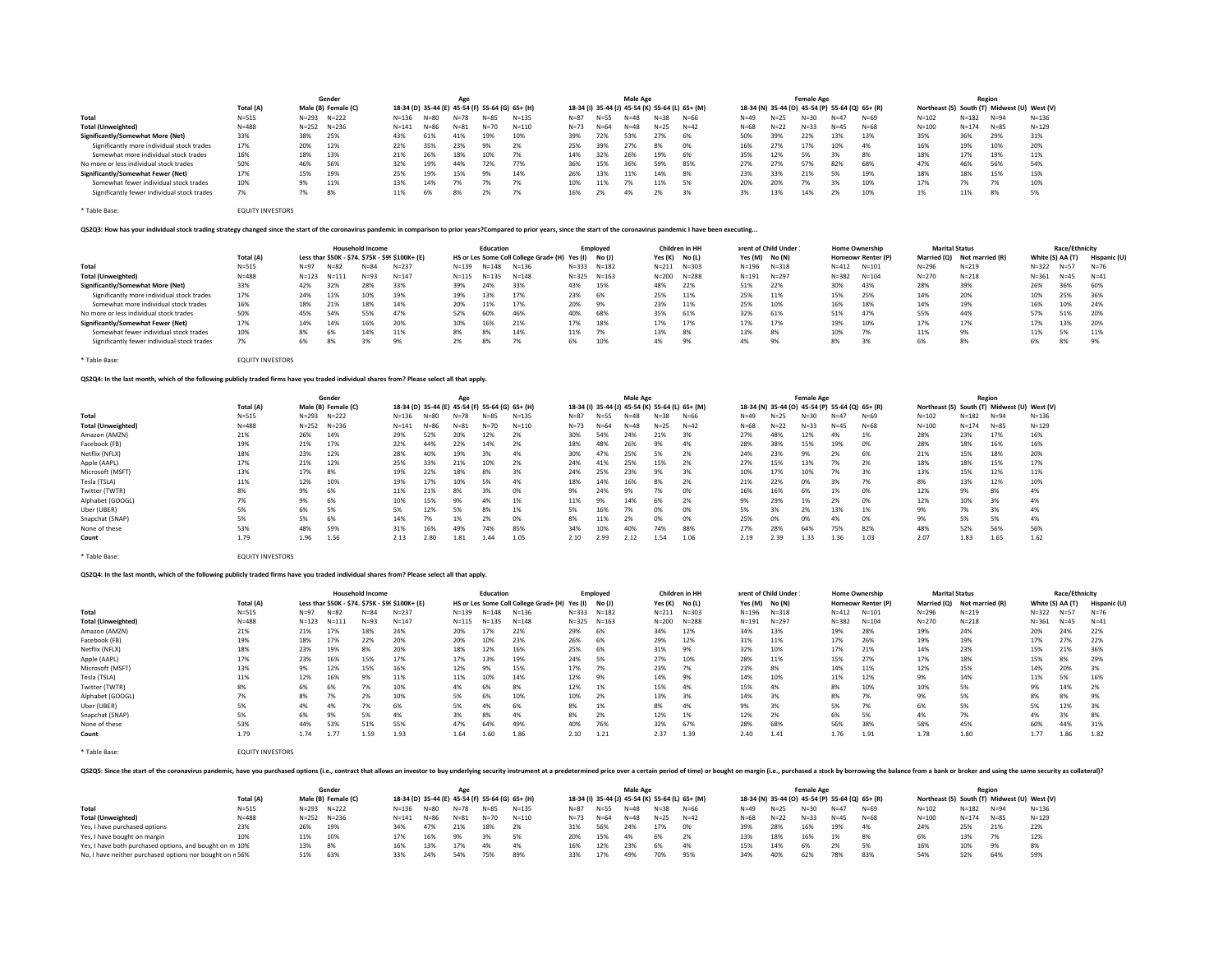### \* Table Base: EQUITY INVESTORS

Q52Q5: Since the start of the coronavirus pandemic, have you purchased options (i.e., contract that allows an investor to buy underlying security instrument at a predetermined price over a certain period of time) or bought

|                                                          |           |           |           | Household Income |                                                  |           | <b>Education</b> |                                                      |                     | Emploved |                     | Children in HH |                | arent of Child Under 1 |             | <b>Home Ownership</b> | <b>Marital Status</b> |                             |                  | Race/Ethnicity |              |
|----------------------------------------------------------|-----------|-----------|-----------|------------------|--------------------------------------------------|-----------|------------------|------------------------------------------------------|---------------------|----------|---------------------|----------------|----------------|------------------------|-------------|-----------------------|-----------------------|-----------------------------|------------------|----------------|--------------|
|                                                          | Total (A) |           |           |                  | Less thar \$50K - \$74. \$75K - \$95 \$100K+ (E) |           |                  | HS or Les Some Coll College Grad+ (H) Yes (I) No (J) |                     |          | Yes (K) No (L)      |                | Yes (M) No (N) |                        |             | Homeowr Renter (P)    |                       | Married (Q) Not married (R) | White (S) AA (T) |                | Hispanic (U) |
| Total                                                    | $N = 515$ | $N=97$    | $N = 82$  | $N = 84$         | $N = 237$                                        | $N = 139$ | $N = 148$        | N=136                                                | $N = 333$ $N = 182$ |          | $N = 211$ $N = 303$ |                | $N = 196$      | $N = 318$              | N=412 N=101 |                       | $N = 296$             | $N = 219$                   | $N = 322$        | $N = 57$       | N=76         |
| <b>Total (Unweighted)</b>                                | $N = 488$ | $N = 123$ | $N = 111$ | $N=93$           | $N = 147$                                        | $N = 115$ | $N = 135$        | $N = 148$                                            | $N = 325$ $N = 163$ |          | $N = 200$ $N = 288$ |                | $N = 191$      | $N = 297$              | $N = 382$   | $N = 104$             | $N = 270$             | $N = 218$                   | $N = 361$        | $N = 45$       | $N = 41$     |
| Yes, I have purchased options                            | 23%       | 19%       | 19%       | 29%              | 25%                                              | 28%       | 19%              | 19%                                                  | 33%                 | 5%       | 36%                 | 14%            | 37%            | 15%                    | 23%         | 25%                   | 18%                   | 29%                         | 17%              | 43%            | 33%          |
| Yes, I have bought on margin                             |           | 19%       | 10%       | 6%               | 8%                                               | 18%       | 8%               | 8%                                                   | 10%                 | 11%      | 17%                 | 6%             | 17%            | 6%                     | 10%         | 12%                   |                       | 16%                         | 8%               | 10%            | 18%          |
| Yes, I have both purchased options, and bought on m 10%  |           | 17%       | 12%       | 5%               | 10%                                              | 13%       | 7%               | 12%                                                  | 13%                 | 5%       | 14%                 | - 8%           | 14%            | 8%                     | 8%          | 20%                   |                       | 13%                         | 8%               | 14%            | 23%          |
| No, I have neither purchased options nor bought on r 56% |           | 44%       | 59%       | 61%              |                                                  | 41%       | 66%              | 61%                                                  | 44%                 | 78%      | 33%                 | 72%            | 33%            | 71%                    | 59%         | 43%                   | 67%                   | 42%                         | 67%              | 33%            | 26%          |

\* Table Base: EQUITY INVESTORS

# **QS2Q6: In general, do you invest differently in your retirement account than in your brokerage account?**

|                                                            |           |     | Gender              |           |          |          |                                                 |           |          |          | <b>Male Age</b>                                 |          |          |          |          | <b>Female Age</b> |                                                 |          |           |           | Region                                       |           |
|------------------------------------------------------------|-----------|-----|---------------------|-----------|----------|----------|-------------------------------------------------|-----------|----------|----------|-------------------------------------------------|----------|----------|----------|----------|-------------------|-------------------------------------------------|----------|-----------|-----------|----------------------------------------------|-----------|
|                                                            | Total (A) |     | Male (B) Female (C) |           |          |          | 18-34 (D) 35-44 (E) 45-54 (F) 55-64 (G) 65+ (H) |           |          |          | 18-34 (I) 35-44 (J) 45-54 (K) 55-64 (L) 65+ (M) |          |          |          |          |                   | 18-34 (N) 35-44 (O) 45-54 (P) 55-64 (Q) 65+ (R) |          |           |           | Northeast (S) South (T) Midwest (U) West (V) |           |
| Total                                                      | $N = 515$ |     | $N = 293$ $N = 222$ | $N = 136$ | $N = 80$ | $N = 78$ | $N = 85$                                        | $N = 135$ | $N = 87$ | $N=55$   | $N = 48$                                        | $N = 38$ | $N=66$   | $N = 49$ | $N = 25$ | $N = 30$          | $N = 47$                                        | $N = 69$ | $N = 102$ | $N = 182$ | $N = 94$                                     | $N = 136$ |
| <b>Total (Unweighted)</b>                                  | $N = 488$ |     | $N = 252$ $N = 236$ | $N = 141$ | $N = 86$ | $N = 81$ | $N=70$                                          | $N = 110$ | $N=73$   | $N = 64$ | $N = 48$                                        | $N = 25$ | $N = 42$ | $N = 68$ | $N=22$   | $N = 33$          | $N=45$                                          | $N = 68$ | $N = 100$ | $N = 174$ | $N = 85$                                     | $N = 129$ |
| Yes (Net)                                                  | 42%       | 47% | 35%                 | 53%       | 71%      | 51%      | 37%                                             | 11%       | 52%      | 76%      | 55%                                             | 46%      | 11%      | 56%      | 60%      | 43%               | 30%                                             | 12%      | 43%       | 45%       | 34%                                          | 43%       |
| Yes, I invest more aggressively with my brokerage 25%      |           | 31% | 17%                 | 30%       | 45%      | 32%      | 20%                                             | 6%        |          | 58%      |                                                 | 28%      | 8%       | 28%      | 16%      | 34%               | 14%                                             | 4%       | 22%       | 27%       | 18%                                          | 29%       |
| Yes, I invest more aggressively with my retiremen 17%      |           | 16% | 18%                 | 23%       | 26%      | 19%      | 16%                                             | 5%        | 20%      | 18%      | 25%                                             | 18%      | 3%       | 28%      | 44%      | 9%                | 16%                                             | 8%       | 21%       | 18%       | 15%                                          | 14%       |
| No, I do not invest any differently with these account 34% |           | 37% | 30%                 | 26%       | 21%      | 33%      | 21%                                             | 59%       | 26%      | 23%      | 38%                                             | 23%      | 70%      | 24%      | 17%      | 24%               | 19%                                             | 48%      | 34%       | 28%       | 48%                                          | 33%       |
| Not at all sure                                            | 9%        | 6%  | 11%                 | 12%       |          | 5%       | 14%                                             | 7%        |          |          |                                                 | 14%      | 3%       | 13%      | 3%       | 12%               | 14%                                             | 11%      | 8%        | 13%       | 5%                                           | 6%        |
| N/A - I do not have both types of these accounts           | 16%       | 9%  | 24%                 | 9%        | 6%       | 11%      | 28%                                             | 22%       | 10%      | በ%       | 6%                                              | 17%      | 16%      | 8%       | 20%      | 21%               | 37%                                             | 29%      | 15%       | 15%       | 13%                                          | 18%       |

\* Table Base: EQUITY INVESTORS

# **QS2Q6: In general, do you invest differently in your retirement account than in your brokerage account?**

|                                                            |           |           |           | <b>Household Income</b> |                                                  |           | <b>Education</b> |                                               |     | Emploved            |     | Children in HH      |                | arent of Child Under |           | <b>Home Ownership</b>     | <b>Marital Status</b> |                             |           | Race/Ethnicity   |              |
|------------------------------------------------------------|-----------|-----------|-----------|-------------------------|--------------------------------------------------|-----------|------------------|-----------------------------------------------|-----|---------------------|-----|---------------------|----------------|----------------------|-----------|---------------------------|-----------------------|-----------------------------|-----------|------------------|--------------|
|                                                            | Total (A) |           |           |                         | Less thar \$50K - \$74. \$75K - \$95 \$100K+ (E) |           |                  | HS or Les Some Coll College Grad+ (H) Yes (I) |     | No (J)              |     | Yes (K) No (L)      | Yes (M) No (N) |                      |           | <b>Homeowr Renter (P)</b> |                       | Married (Q) Not married (R) |           | White (S) AA (T) | Hispanic (U) |
| Total                                                      | $N = 515$ | $N=97$    | $N = 82$  | $N = 84$                | $N = 237$                                        | $N = 139$ | $N = 148$        | N=136                                         |     | $N = 333$ $N = 182$ |     | $N = 211$ $N = 303$ | $N = 196$      | $N = 318$            | $N = 412$ | $N = 101$                 | $N = 296$             | $N = 219$                   | $N = 322$ | $N = 57$         | $N = 76$     |
| <b>Total (Unweighted)</b>                                  | $N = 488$ | $N = 123$ | $N = 111$ | $N=93$                  | $N = 147$                                        | $N = 115$ | $N = 135$        | $N = 148$                                     |     | $N = 325$ $N = 163$ |     | $N = 200$ $N = 288$ | $N = 191$      | N=297                | $N = 382$ | $N = 104$                 | $N = 270$             | $N = 218$                   | $N = 361$ | $N = 45$         | $N = 41$     |
| Yes (Net)                                                  | 42%       | 47%       | 27%       | 54%                     | 43%                                              | 51%       | 30%              | 44%                                           | 55% | 18%                 | 56% | 32%                 | 59%            | 31%                  | 40%       | 50%                       | 37%                   | 48%                         | 35%       | 61%              | 60%          |
| Yes, I invest more aggressively with my brokerage 25%      |           | 24%       | 11%       | 25%                     | 31%                                              | 26%       | 16%              | 25%                                           | 34% | 8%                  | 36% | 17%                 | 38%            | 17%                  | 27%       | 18%                       | 23%                   | 27%                         | 21%       | 39%              | 26%          |
| Yes, I invest more aggressively with my retiremen 17%      |           | 23%       | 16%       | 28%                     | 12%                                              | 25%       | 14%              | 19%                                           | 21% | 10%                 | 20% | 15%                 | 21%            | 15%                  | 13%       | 32%                       | 14%                   | 21%                         | 14%       | 22%              | 34%          |
| No, I do not invest any differently with these account 34% |           | 28%       | 51%       | 27%                     | 34%                                              | 30%       | 29%              | 41%                                           | 29% | 43%                 | 27% | 38%                 | 26%            | 38%                  | 36%       | 24%                       | 39%                   | 27%                         | 38%       | 19%              | 33%          |
| Not at all sure                                            |           |           |           | 11%                     | 10%                                              | 7%        | 10%              | 5%                                            | 9%  | 8%                  | 5%  | 11%                 | 5%             | 11%                  | 8%        | 11%                       | 7%                    |                             |           | 13%              | 6%           |
| N/A - I do not have both types of these accounts           | 16%       | 22%       | 14%       | 8%                      | 13%                                              | 12%       | 30%              | 10%                                           | 7%  | 31%                 | 11% | 19%                 | 9%             | 20%                  | 16%       | 15%                       | 16%                   | 15%                         | 21%       |                  | 1%           |

\* Table Base: EQUITY INVESTORS

### **QS2Q7: In the past month, have you attempted to time your investments to take advantage of perceived market movements?**

|                           |           | Gender              |                     |           |          |          |                                                 |           |          | <b>Male Age</b> |                                                 |          |          |          |          | <b>Female Age</b> |                                                 |          |                                              |           | Region   |           |  |  |
|---------------------------|-----------|---------------------|---------------------|-----------|----------|----------|-------------------------------------------------|-----------|----------|-----------------|-------------------------------------------------|----------|----------|----------|----------|-------------------|-------------------------------------------------|----------|----------------------------------------------|-----------|----------|-----------|--|--|
|                           | Total (A) |                     | Male (B) Female (C) |           |          |          | 18-34 (D) 35-44 (E) 45-54 (F) 55-64 (G) 65+ (H) |           |          |                 | 18-34 (I) 35-44 (J) 45-54 (K) 55-64 (L) 65+ (M) |          |          |          |          |                   | 18-34 (N) 35-44 (O) 45-54 (P) 55-64 (Q) 65+ (R) |          | Northeast (S) South (T) Midwest (U) West (V) |           |          |           |  |  |
| Total                     | $N = 515$ | $N = 293$ $N = 222$ |                     | $N = 136$ | $N = 80$ | $N = 78$ | $N = 85$                                        | $N = 135$ | $N = 87$ | $N = 55$        | $N = 48$                                        | $N = 38$ | $N = 66$ | $N = 49$ | $N=25$   | $N = 30$          | $N = 47$                                        | $N = 69$ | $N = 102$                                    | $N = 182$ | $N = 94$ | $N = 136$ |  |  |
| <b>Total (Unweighted)</b> | $N = 488$ | $N = 252$ $N = 236$ |                     | $N = 141$ | $N = 86$ | $N = 81$ | $N=70$                                          | $N = 110$ | $N=73$   | $N = 64$        | $N = 48$                                        | $N=25$   | $N = 42$ | $N = 68$ | $N = 22$ | $N = 33$          | $N = 45$                                        | $N = 68$ | $N = 100$                                    | $N = 174$ | $N = 85$ | $N = 129$ |  |  |
| Yes                       | 44%       | 52%                 | 35%                 | 66%       | 73%      | 50%      | 22%                                             | 16%       |          | 75%             | 60%                                             | 25%      | 15%      | 56%      | 70%      | 34%               | 20%                                             | 17%      |                                              | 46%       | 33%      | 46%       |  |  |
| No                        | 56%       | 48%                 | 65%                 | 34%       | 27%      | 50%      | 78%                                             | 84%       |          | 25%             | 40%                                             | 75%      | 85%      | 44%      | 30%      | 66%               | 80%                                             | 83%      |                                              |           | 67%      | 54%       |  |  |

\* Table Base: EQUITY INVESTORS

### **QS2Q7: In the past month, have you attempted to time your investments to take advantage of perceived market movements?**

|                           |           | <b>Household Income</b> |           |          |                                                  |     | Education           |                                                      |                     | <b>Employed</b> | Children in HH |                     | arent of Child Under 1 |     | <b>Home Ownership</b> |                    | <b>Marital Status</b> | Race/Ethnicity              |                    |     |              |
|---------------------------|-----------|-------------------------|-----------|----------|--------------------------------------------------|-----|---------------------|------------------------------------------------------|---------------------|-----------------|----------------|---------------------|------------------------|-----|-----------------------|--------------------|-----------------------|-----------------------------|--------------------|-----|--------------|
|                           | Total (A) |                         |           |          | Less thar \$50K - \$74, \$75K - \$95 \$100K+ (E) |     |                     | HS or Les Some Coll College Grad+ (H) Yes (I) No (J) |                     |                 | Yes (K) No (L) |                     | Yes (M) No (N)         |     |                       | Homeowr Renter (P) |                       | Married (Q) Not married (R) | White (S) AA (T)   |     | Hispanic (U) |
| Total                     | $N = 515$ | $N=97$                  | $N = 82$  | $N = 8d$ | $N = 237$                                        |     | $N = 139$ $N = 148$ | $N = 136$                                            | $N = 333$ $N = 182$ |                 |                | $N = 211$ $N = 303$ | $N = 196$ $N = 318$    |     | $N=412$ $N=101$       |                    | $N = 296$             | $N = 219$                   | $N = 322$ $N = 57$ |     | $N = 76$     |
| <b>Total (Unweighted)</b> | $N = 488$ | $N = 123$               | $N = 111$ | $N=93$   | $N = 147$                                        |     | N=115 N=135         | $N = 148$                                            | $N = 325$ $N = 163$ |                 |                | $N = 200$ $N = 288$ | N=191 N=297            |     | $N = 382$             | $N = 104$          | $N = 270$             | $N = 218$                   | $N = 361$ $N = 45$ |     | $N = 41$     |
| <b>Yes</b>                | 44%       | 46%                     | 38%       | 36%      | 51%                                              | 48% | 39%                 | 47%                                                  | 55%                 | 25%             | 63%            | 31%                 | 63%                    | 33% | 41%                   | 57%                | 37%                   | 54%                         | 38%                | 56% | 58%          |
| No                        | 56%       | 54%                     | 62%       | 64%      | 49%                                              | 52% | 61%                 | 53%                                                  | 45%                 | 75%             | 37%            | 69%                 |                        | 67% | 59%                   | 43%                | 63%                   | 46%                         | 62%                | 44% | 42%          |

\* Table Base: EQUITY INVESTORS

### **QS2Q8: About how many times in the past month have you attempted to time your investments to take advantage of perceived market movements?**

|                           |           | Gender |                     |      |      | Age  |      |                                                 |      |      | <b>Male Age</b> |      |                                                 |      |      | <b>Female Age</b> |      | Region                                          |      |      |      |                                              |
|---------------------------|-----------|--------|---------------------|------|------|------|------|-------------------------------------------------|------|------|-----------------|------|-------------------------------------------------|------|------|-------------------|------|-------------------------------------------------|------|------|------|----------------------------------------------|
|                           | Total (A) |        | Male (B) Female (C) |      |      |      |      | 18-34 (D) 35-44 (E) 45-54 (F) 55-64 (G) 65+ (H) |      |      |                 |      | 18-34 (I) 35-44 (J) 45-54 (K) 55-64 (L) 65+ (M) |      |      |                   |      | 18-34 (N) 35-44 (O) 45-54 (P) 55-64 (Q) 65+ (R) |      |      |      | Northeast (S) South (T) Midwest (U) West (V) |
| Total                     | 100%      | 100%   | 100%                | 100% | 100% | 100% | 100% | 100%                                            | 100% | 100% | 100%            | 100% | 100%                                            | 100% | 100% | 100%              | 100% | 100%                                            | 100% | 100% | 100% | 100%                                         |
|                           | 14%       | 9%     | 23%                 | 5%   | 13%  | 17%  | 13%  | 47%                                             | 2%   | 19%  | 10%             | በ%   | 16%                                             | 11%  | 0%   | 37%               | 26%  | 73%                                             | 4%   | 13%  | 17%  | 21%                                          |
|                           | 22%       | 21%    | 23%                 | 19%  | 22%  | 22%  | 32%  | 23%                                             | 21%  | 15%  | 27%             |      | 35%                                             | 13%  | 38%  | 8%                | 54%  | 13%                                             | 13%  | 23%  | 17%  | 29%                                          |
|                           | 24%       | 26%    | 20%                 | 25%  | 25%  | 34%  | 13%  | 8%                                              | 27%  | 17%  | 43%             | 26%  | 9%                                              | 22%  | 43%  | 7%                | 0%   | 7%                                              | 28%  | 21%  | 26%  | 22%                                          |
|                           | 11%       | 11%    | 13%                 | 13%  |      | 6%   | 37%  | 0%                                              |      |      | 7%              | 58%  | 0%                                              | 23%  | 11%  | 0%                | 16%  | 0%                                              | 22%  | 9%   | 6%   |                                              |
|                           | 11%       | 13%    | 8%                  | 13%  | 13%  | 13%  | 0%   | 6%                                              | 15%  | 18%  | 4%              | 0%   | 13%                                             | 9%   | 0%   | 39%               | 0%   | 0%                                              | 5%   | 18%  | 12%  | 8%                                           |
| $6 - 10$                  | 11%       | 11%    | 11%                 | 15%  | 10%  | 3%   | 4%   | 16%                                             | 12%  | 11%  | 4%              | 8%   | 26%                                             | 22%  | 8%   | 0%                | 0%   | 8%                                              | 20%  | 5%   | 16%  | 9%                                           |
| More than 10              | 7%        | 9%     | 2%                  | 9%   |      | 6%   | 2%   | 0%                                              | 13%  | 12%  | 5%              | 0%   | 0%                                              | 0%   | 0%   | 9%                | 4%   | 0%                                              | 7%   | 10%  | 5%   | 3%                                           |
| Mean                      | 4.53      | 5.11   | 3.37                | 5.46 | 4.71 | 3.89 | 3.19 | 2.45                                            | 5.94 | 5.46 | 3.80            | 3.81 | 3.37                                            | 4.34 | 2.96 | 4.11              | 2.60 | 1.66                                            | 5.32 | 5.14 | 4.00 | 3.31                                         |
| Median                    | 3.00      | 3.00   | 3.00                | 4.00 | 3.00 | 3.00 | 3.00 | 2.00                                            | 3.00 | 3.00 | 3.00            | 4.00 | 2.00                                            | 4.00 | 3.00 | 3.00              | 2.00 | 1.00                                            | 4.00 | 3.00 | 3.00 | 2.00                                         |
| <b>Standard Deviation</b> | 4.72      | 5.35   | 2.79                | 5.23 | 4.94 | 4.60 | 2.37 | 1.92                                            | 5.95 | 5.72 | 4.73            | 1.20 | 2.05                                            | 2.80 | 1.11 | 4.44              | 3.08 | 1.47                                            | 4.98 | 5.88 | 3.13 | 2.81                                         |